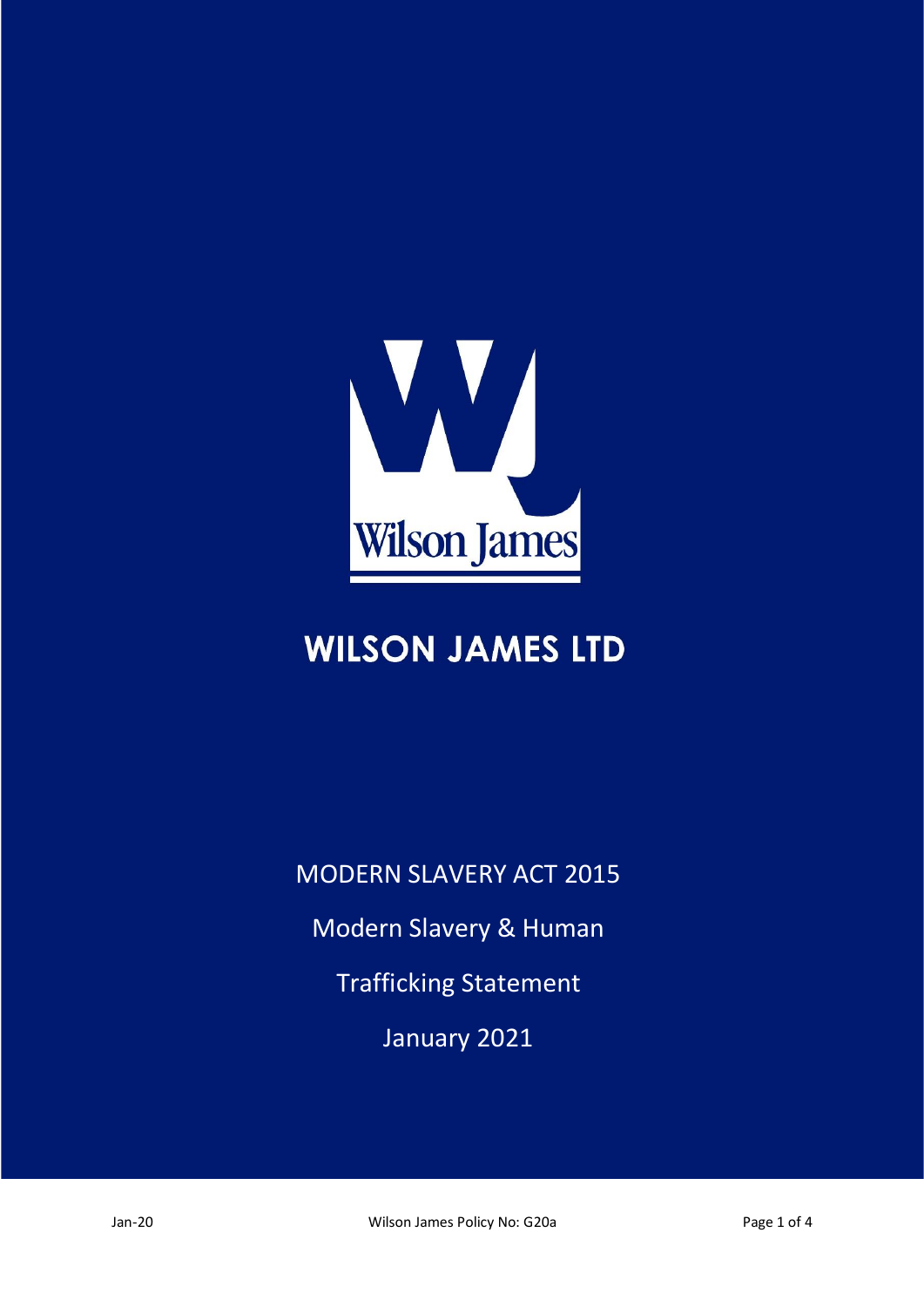

## **Modern Slavery Act 2015**

#### Modern slavery and human trafficking statement

Modern slavery is a crime and a violation of fundamental human rights. It takes various forms, such as slavery, servitude, forced and compulsory labour and human trafficking, all of which have in common the deprivation of a person's liberty by another in order to exploit them for personal or commercial gain.

It is estimated that there are currently anywhere between 22 and 65 million people in Modern Slavery worldwide, with 10000 to 13000 of those in the United Kingdom. We are committed to improving our practices to help combat slavery and human trafficking wherever we can.

**This statement is made pursuant to section 54(1) of the Modern Slavery Act 2015 and constitutes Wilson James Limited's slavery and human trafficking statement for the financial year ending July 2020.**

We are a provider of Security and Business Logistics services working in many different sectors.

The following is a brief description of our undertakings which are carried out by our staff of 5000+ people and applies to operational sites in all countries of the United Kingdom as well as the Republic of Ireland.

Wilson James Security protects assets, people and reputations through the provision of bespoke security solutions. We help our clients address their security needs through the delivery of manned guarding, stewarding, search and screen, CCTV and technological devices which can be deployed to provide remote assistance and monitoring.

Our consultative approach combines security skills and experience with qualifications in areas such as risk management, customer service, fire and first aid

Wilson James Construction Logistics provides solutions and support services throughout the construction process; from the planning and pre-construction phases of a project through to completion.

We understand that every project, site and operation provides a unique logistics challenge which requires a solution to meet its specific needs. Our flexible approach enables us to combine the expertise of different logistics management fields such as transport, storage, vertical and horizontal material movement and people flow.

Wilson James experts design, plan and deliver a bespoke logistics solution which matches client needs and allows its team the freedom to concentrate on their core project objectives.

We have an annual turnover in excess of £15m.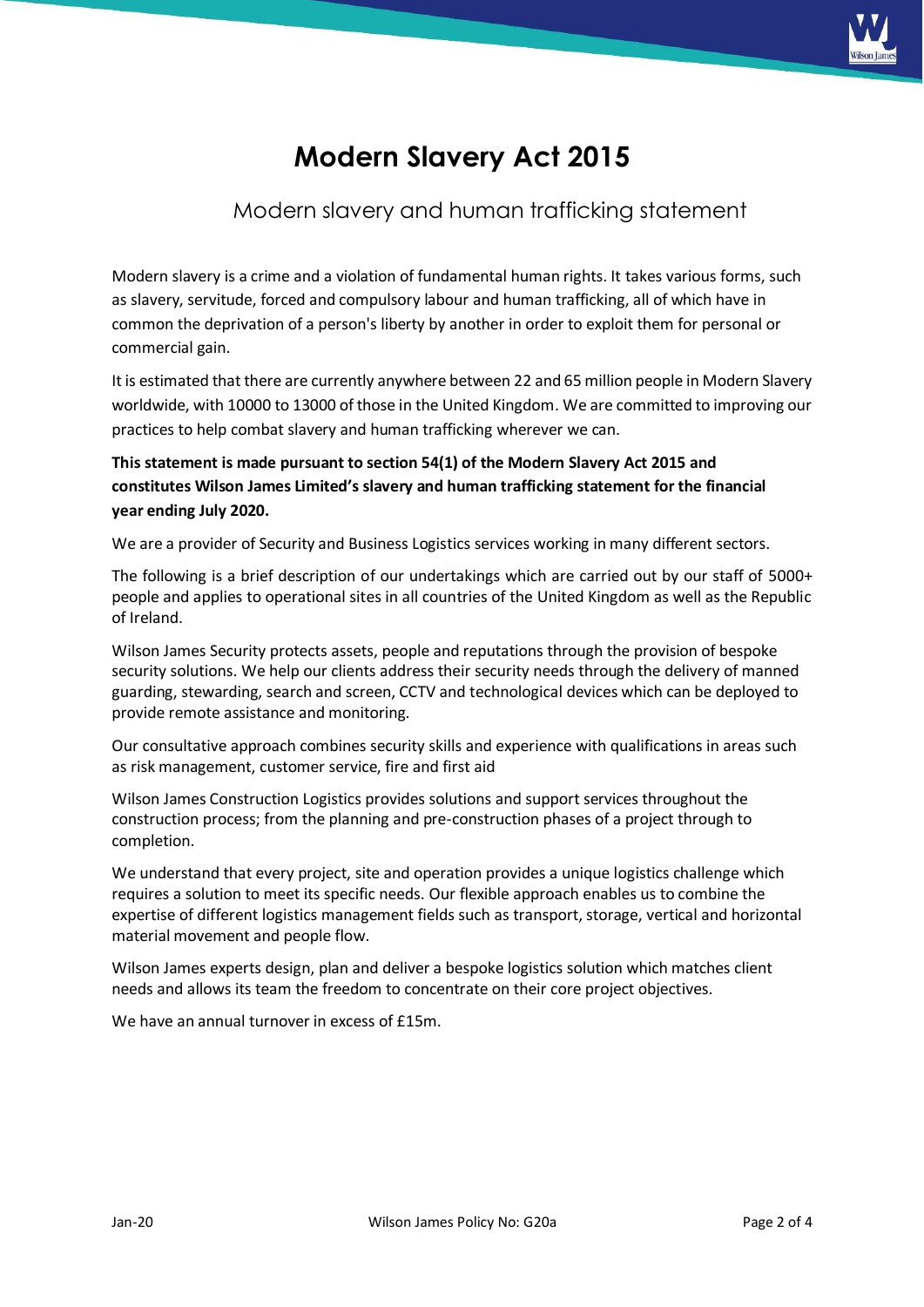

### Our supply chains

Our supply chains include:

- Supply of uniforms and other garments from the South East Asia and central European republics.
- Purchase and hire of small and large plant equipment (e.g. pumps, heaters, material handling equipment).
- Purchase of site enabling materials such as signage, barriers, welfare consumables, temporary accommodation and vehicles
- IT equipment and services to support operational and support functions

#### Our policies on slavery and human trafficking

We are committed to ensuring that there is no modern slavery or human trafficking in our supply chains or in any part of our business.

In light of the obligation to report on measures to ensure that all parts of our business and supply chain are slavery free we have put in place a designated Modern Slavery and Human Trafficking Policy – G20 Anti-Slavery Policy.

Our Modern Slavery and Human Trafficking Policy demonstrates our commitment to acting ethically and with integrity in all our business relationships and to implementing and enforcing effective systems and controls to ensure slavery and human trafficking is not taking place anywhere in our supply chains.

#### Due diligence processes for slavery and human trafficking

As part of our initiative to identify and mitigate risk we:

- Identify and assess potential risk areas in our supply chains.
- Monitor potential risk areas in our supply chains.
- Protect whistle blowers.
- Deploy comprehensive staff screening and right to work checks before deployment.

#### Supplier adherence to our values

We have zero tolerance to slavery and human trafficking. To ensure all those in our supply chain and contractors comply with our values we have in place a supply chain compliance programme.

The programme includes a declaration for compliance with the Act on the original Sourcing documents, a programme of audits for those suppliers who may be working in high risk areas and clauses included in contracts and/or service level agreements issued to those suppliers deemed to be approved.